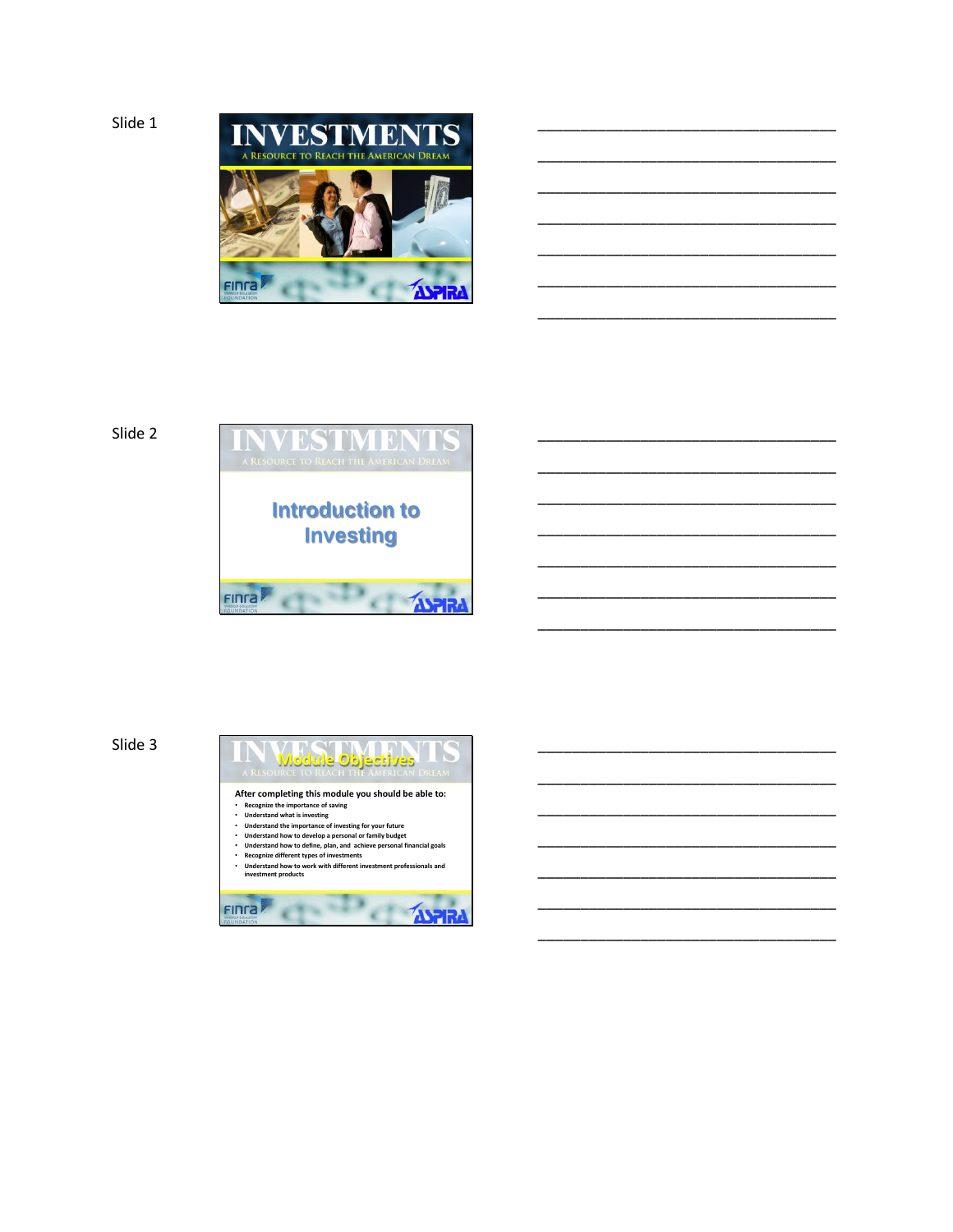

\_\_\_\_\_\_\_\_\_\_\_\_\_\_\_\_\_\_\_\_\_\_\_\_\_\_\_\_\_\_\_\_\_\_\_

\_\_\_\_\_\_\_\_\_\_\_\_\_\_\_\_\_\_\_\_\_\_\_\_\_\_\_\_\_\_\_\_\_\_\_

\_\_\_\_\_\_\_\_\_\_\_\_\_\_\_\_\_\_\_\_\_\_\_\_\_\_\_\_\_\_\_\_\_\_\_

\_\_\_\_\_\_\_\_\_\_\_\_\_\_\_\_\_\_\_\_\_\_\_\_\_\_\_\_\_\_\_\_\_\_\_

\_\_\_\_\_\_\_\_\_\_\_\_\_\_\_\_\_\_\_\_\_\_\_\_\_\_\_\_\_\_\_\_\_\_\_

\_\_\_\_\_\_\_\_\_\_\_\_\_\_\_\_\_\_\_\_\_\_\_\_\_\_\_\_\_\_\_\_\_\_\_

\_\_\_\_\_\_\_\_\_\_\_\_\_\_\_\_\_\_\_\_\_\_\_\_\_\_\_\_\_\_\_\_\_\_\_

\_\_\_\_\_\_\_\_\_\_\_\_\_\_\_\_\_\_\_\_\_\_\_\_\_\_\_\_\_\_\_\_\_\_\_

\_\_\_\_\_\_\_\_\_\_\_\_\_\_\_\_\_\_\_\_\_\_\_\_\_\_\_\_\_\_\_\_\_\_\_

\_\_\_\_\_\_\_\_\_\_\_\_\_\_\_\_\_\_\_\_\_\_\_\_\_\_\_\_\_\_\_\_\_\_\_

\_\_\_\_\_\_\_\_\_\_\_\_\_\_\_\_\_\_\_\_\_\_\_\_\_\_\_\_\_\_\_\_\_\_\_

\_\_\_\_\_\_\_\_\_\_\_\_\_\_\_\_\_\_\_\_\_\_\_\_\_\_\_\_\_\_\_\_\_\_\_

\_\_\_\_\_\_\_\_\_\_\_\_\_\_\_\_\_\_\_\_\_\_\_\_\_\_\_\_\_\_\_\_\_\_\_

\_\_\_\_\_\_\_\_\_\_\_\_\_\_\_\_\_\_\_\_\_\_\_\_\_\_\_\_\_\_\_\_\_\_\_

\_\_\_\_\_\_\_\_\_\_\_\_\_\_\_\_\_\_\_\_\_\_\_\_\_\_\_\_\_\_\_\_\_\_\_

\_\_\_\_\_\_\_\_\_\_\_\_\_\_\_\_\_\_\_\_\_\_\_\_\_\_\_\_\_\_\_\_\_\_\_

\_\_\_\_\_\_\_\_\_\_\_\_\_\_\_\_\_\_\_\_\_\_\_\_\_\_\_\_\_\_\_\_\_\_\_

\_\_\_\_\_\_\_\_\_\_\_\_\_\_\_\_\_\_\_\_\_\_\_\_\_\_\_\_\_\_\_\_\_\_\_

\_\_\_\_\_\_\_\_\_\_\_\_\_\_\_\_\_\_\_\_\_\_\_\_\_\_\_\_\_\_\_\_\_\_\_

\_\_\_\_\_\_\_\_\_\_\_\_\_\_\_\_\_\_\_\_\_\_\_\_\_\_\_\_\_\_\_\_\_\_\_

## Slide 5



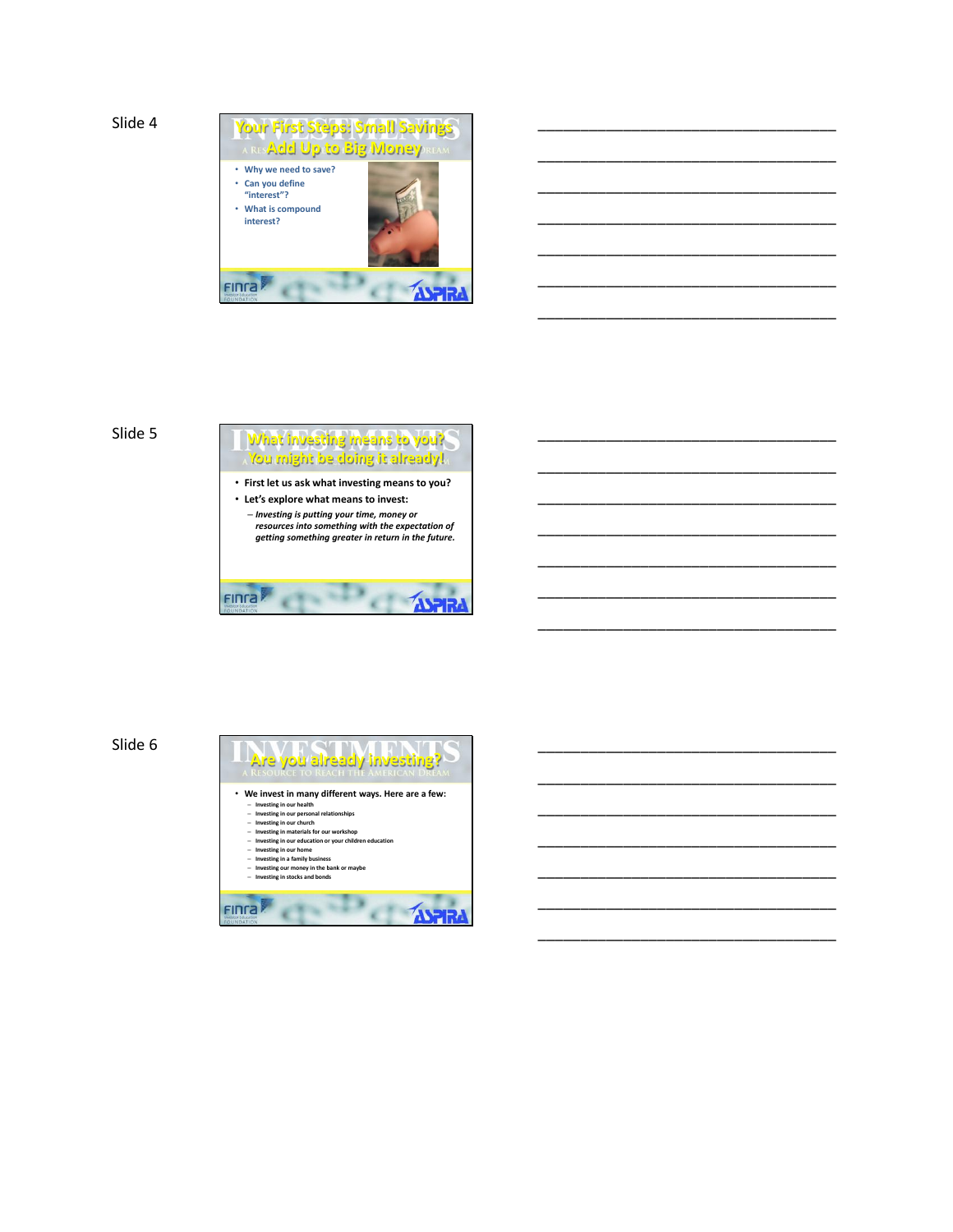

\_\_\_\_\_\_\_\_\_\_\_\_\_\_\_\_\_\_\_\_\_\_\_\_\_\_\_\_\_\_\_\_\_\_\_

\_\_\_\_\_\_\_\_\_\_\_\_\_\_\_\_\_\_\_\_\_\_\_\_\_\_\_\_\_\_\_\_\_\_\_

\_\_\_\_\_\_\_\_\_\_\_\_\_\_\_\_\_\_\_\_\_\_\_\_\_\_\_\_\_\_\_\_\_\_\_

\_\_\_\_\_\_\_\_\_\_\_\_\_\_\_\_\_\_\_\_\_\_\_\_\_\_\_\_\_\_\_\_\_\_\_

\_\_\_\_\_\_\_\_\_\_\_\_\_\_\_\_\_\_\_\_\_\_\_\_\_\_\_\_\_\_\_\_\_\_\_

\_\_\_\_\_\_\_\_\_\_\_\_\_\_\_\_\_\_\_\_\_\_\_\_\_\_\_\_\_\_\_\_\_\_\_

\_\_\_\_\_\_\_\_\_\_\_\_\_\_\_\_\_\_\_\_\_\_\_\_\_\_\_\_\_\_\_\_\_\_\_

\_\_\_\_\_\_\_\_\_\_\_\_\_\_\_\_\_\_\_\_\_\_\_\_\_\_\_\_\_\_\_\_\_\_\_

\_\_\_\_\_\_\_\_\_\_\_\_\_\_\_\_\_\_\_\_\_\_\_\_\_\_\_\_\_\_\_\_\_\_\_

\_\_\_\_\_\_\_\_\_\_\_\_\_\_\_\_\_\_\_\_\_\_\_\_\_\_\_\_\_\_\_\_\_\_\_

\_\_\_\_\_\_\_\_\_\_\_\_\_\_\_\_\_\_\_\_\_\_\_\_\_\_\_\_\_\_\_\_\_\_\_

\_\_\_\_\_\_\_\_\_\_\_\_\_\_\_\_\_\_\_\_\_\_\_\_\_\_\_\_\_\_\_\_\_\_\_

\_\_\_\_\_\_\_\_\_\_\_\_\_\_\_\_\_\_\_\_\_\_\_\_\_\_\_\_\_\_\_\_\_\_\_

\_\_\_\_\_\_\_\_\_\_\_\_\_\_\_\_\_\_\_\_\_\_\_\_\_\_\_\_\_\_\_\_\_\_\_

\_\_\_\_\_\_\_\_\_\_\_\_\_\_\_\_\_\_\_\_\_\_\_\_\_\_\_\_\_\_\_\_\_\_\_

\_\_\_\_\_\_\_\_\_\_\_\_\_\_\_\_\_\_\_\_\_\_\_\_\_\_\_\_\_\_\_\_\_\_\_

\_\_\_\_\_\_\_\_\_\_\_\_\_\_\_\_\_\_\_\_\_\_\_\_\_\_\_\_\_\_\_\_\_\_\_

\_\_\_\_\_\_\_\_\_\_\_\_\_\_\_\_\_\_\_\_\_\_\_\_\_\_\_\_\_\_\_\_\_\_\_

\_\_\_\_\_\_\_\_\_\_\_\_\_\_\_\_\_\_\_\_\_\_\_\_\_\_\_\_\_\_\_\_\_\_\_

\_\_\_\_\_\_\_\_\_\_\_\_\_\_\_\_\_\_\_\_\_\_\_\_\_\_\_\_\_\_\_\_\_\_\_

\_\_\_\_\_\_\_\_\_\_\_\_\_\_\_\_\_\_\_\_\_\_\_\_\_\_\_\_\_\_\_\_\_\_\_



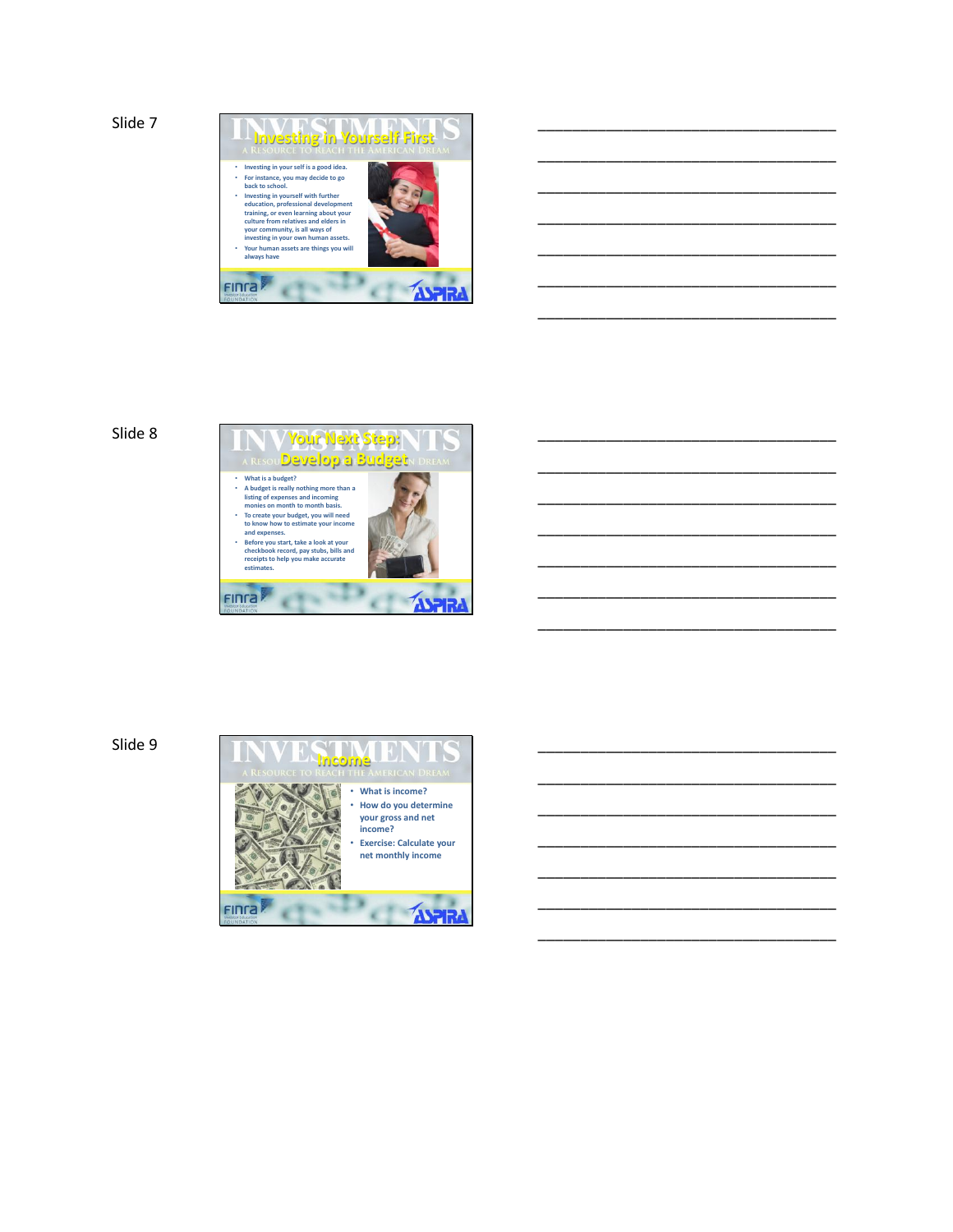

\_\_\_\_\_\_\_\_\_\_\_\_\_\_\_\_\_\_\_\_\_\_\_\_\_\_\_\_\_\_\_\_\_\_\_

\_\_\_\_\_\_\_\_\_\_\_\_\_\_\_\_\_\_\_\_\_\_\_\_\_\_\_\_\_\_\_\_\_\_\_

\_\_\_\_\_\_\_\_\_\_\_\_\_\_\_\_\_\_\_\_\_\_\_\_\_\_\_\_\_\_\_\_\_\_\_

\_\_\_\_\_\_\_\_\_\_\_\_\_\_\_\_\_\_\_\_\_\_\_\_\_\_\_\_\_\_\_\_\_\_\_

\_\_\_\_\_\_\_\_\_\_\_\_\_\_\_\_\_\_\_\_\_\_\_\_\_\_\_\_\_\_\_\_\_\_\_

\_\_\_\_\_\_\_\_\_\_\_\_\_\_\_\_\_\_\_\_\_\_\_\_\_\_\_\_\_\_\_\_\_\_\_

\_\_\_\_\_\_\_\_\_\_\_\_\_\_\_\_\_\_\_\_\_\_\_\_\_\_\_\_\_\_\_\_\_\_\_

\_\_\_\_\_\_\_\_\_\_\_\_\_\_\_\_\_\_\_\_\_\_\_\_\_\_\_\_\_\_\_\_\_\_\_

\_\_\_\_\_\_\_\_\_\_\_\_\_\_\_\_\_\_\_\_\_\_\_\_\_\_\_\_\_\_\_\_\_\_\_

\_\_\_\_\_\_\_\_\_\_\_\_\_\_\_\_\_\_\_\_\_\_\_\_\_\_\_\_\_\_\_\_\_\_\_

\_\_\_\_\_\_\_\_\_\_\_\_\_\_\_\_\_\_\_\_\_\_\_\_\_\_\_\_\_\_\_\_\_\_\_

\_\_\_\_\_\_\_\_\_\_\_\_\_\_\_\_\_\_\_\_\_\_\_\_\_\_\_\_\_\_\_\_\_\_\_

\_\_\_\_\_\_\_\_\_\_\_\_\_\_\_\_\_\_\_\_\_\_\_\_\_\_\_\_\_\_\_\_\_\_\_

\_\_\_\_\_\_\_\_\_\_\_\_\_\_\_\_\_\_\_\_\_\_\_\_\_\_\_\_\_\_\_\_\_\_\_

\_\_\_\_\_\_\_\_\_\_\_\_\_\_\_\_\_\_\_\_\_\_\_\_\_\_\_\_\_\_\_\_\_\_\_

\_\_\_\_\_\_\_\_\_\_\_\_\_\_\_\_\_\_\_\_\_\_\_\_\_\_\_\_\_\_\_\_\_\_\_

\_\_\_\_\_\_\_\_\_\_\_\_\_\_\_\_\_\_\_\_\_\_\_\_\_\_\_\_\_\_\_\_\_\_\_

\_\_\_\_\_\_\_\_\_\_\_\_\_\_\_\_\_\_\_\_\_\_\_\_\_\_\_\_\_\_\_\_\_\_\_

\_\_\_\_\_\_\_\_\_\_\_\_\_\_\_\_\_\_\_\_\_\_\_\_\_\_\_\_\_\_\_\_\_\_\_

\_\_\_\_\_\_\_\_\_\_\_\_\_\_\_\_\_\_\_\_\_\_\_\_\_\_\_\_\_\_\_\_\_\_\_

\_\_\_\_\_\_\_\_\_\_\_\_\_\_\_\_\_\_\_\_\_\_\_\_\_\_\_\_\_\_\_\_\_\_\_

# Slide 11



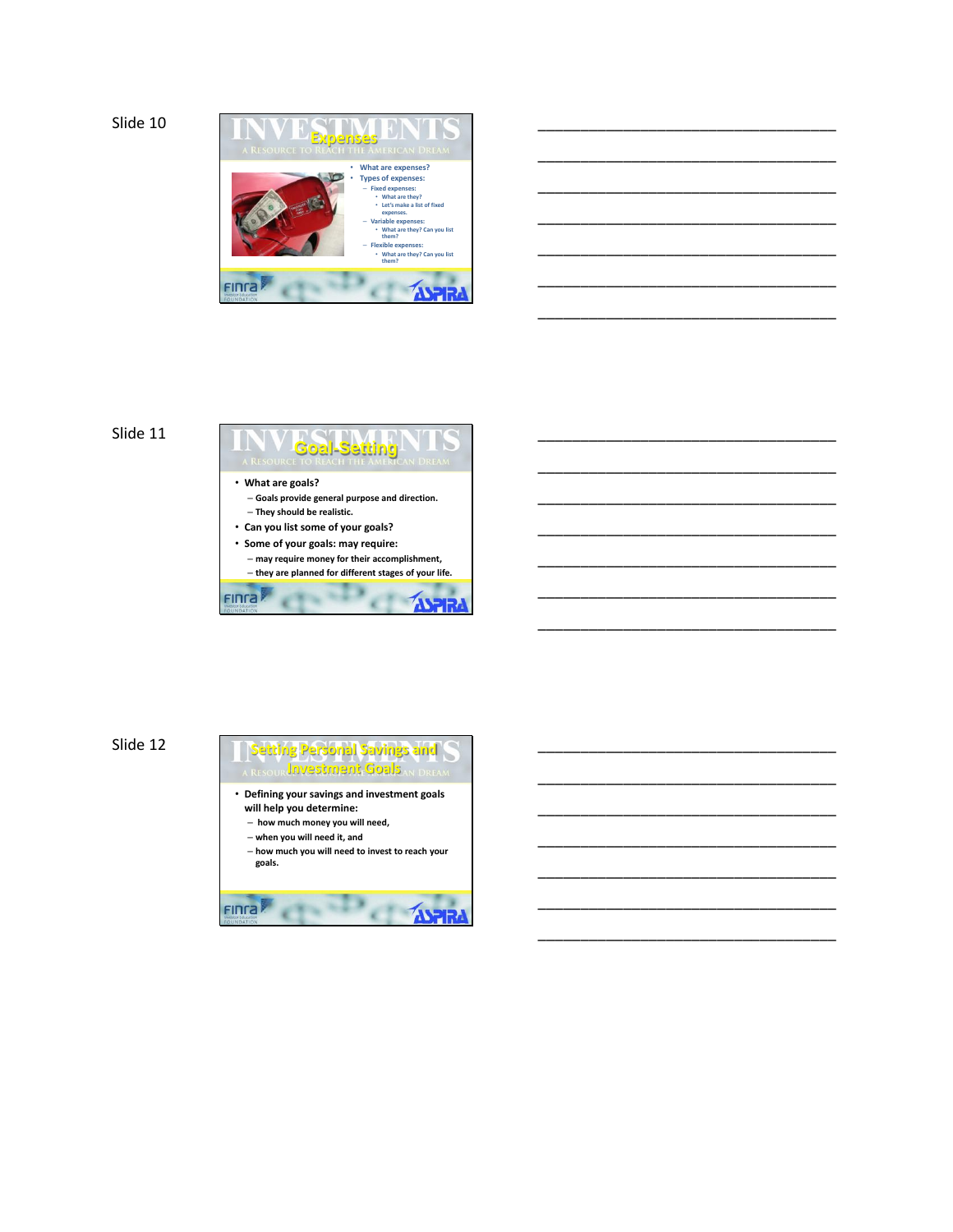```
Slide 13
```


\_\_\_\_\_\_\_\_\_\_\_\_\_\_\_\_\_\_\_\_\_\_\_\_\_\_\_\_\_\_\_\_\_\_\_

\_\_\_\_\_\_\_\_\_\_\_\_\_\_\_\_\_\_\_\_\_\_\_\_\_\_\_\_\_\_\_\_\_\_\_

\_\_\_\_\_\_\_\_\_\_\_\_\_\_\_\_\_\_\_\_\_\_\_\_\_\_\_\_\_\_\_\_\_\_\_

\_\_\_\_\_\_\_\_\_\_\_\_\_\_\_\_\_\_\_\_\_\_\_\_\_\_\_\_\_\_\_\_\_\_\_

\_\_\_\_\_\_\_\_\_\_\_\_\_\_\_\_\_\_\_\_\_\_\_\_\_\_\_\_\_\_\_\_\_\_\_

\_\_\_\_\_\_\_\_\_\_\_\_\_\_\_\_\_\_\_\_\_\_\_\_\_\_\_\_\_\_\_\_\_\_\_

\_\_\_\_\_\_\_\_\_\_\_\_\_\_\_\_\_\_\_\_\_\_\_\_\_\_\_\_\_\_\_\_\_\_\_

\_\_\_\_\_\_\_\_\_\_\_\_\_\_\_\_\_\_\_\_\_\_\_\_\_\_\_\_\_\_\_\_\_\_\_

\_\_\_\_\_\_\_\_\_\_\_\_\_\_\_\_\_\_\_\_\_\_\_\_\_\_\_\_\_\_\_\_\_\_\_

\_\_\_\_\_\_\_\_\_\_\_\_\_\_\_\_\_\_\_\_\_\_\_\_\_\_\_\_\_\_\_\_\_\_\_

\_\_\_\_\_\_\_\_\_\_\_\_\_\_\_\_\_\_\_\_\_\_\_\_\_\_\_\_\_\_\_\_\_\_\_

\_\_\_\_\_\_\_\_\_\_\_\_\_\_\_\_\_\_\_\_\_\_\_\_\_\_\_\_\_\_\_\_\_\_\_

\_\_\_\_\_\_\_\_\_\_\_\_\_\_\_\_\_\_\_\_\_\_\_\_\_\_\_\_\_\_\_\_\_\_\_

\_\_\_\_\_\_\_\_\_\_\_\_\_\_\_\_\_\_\_\_\_\_\_\_\_\_\_\_\_\_\_\_\_\_\_

\_\_\_\_\_\_\_\_\_\_\_\_\_\_\_\_\_\_\_\_\_\_\_\_\_\_\_\_\_\_\_\_\_\_\_

\_\_\_\_\_\_\_\_\_\_\_\_\_\_\_\_\_\_\_\_\_\_\_\_\_\_\_\_\_\_\_\_\_\_\_

\_\_\_\_\_\_\_\_\_\_\_\_\_\_\_\_\_\_\_\_\_\_\_\_\_\_\_\_\_\_\_\_\_\_\_

\_\_\_\_\_\_\_\_\_\_\_\_\_\_\_\_\_\_\_\_\_\_\_\_\_\_\_\_\_\_\_\_\_\_\_

\_\_\_\_\_\_\_\_\_\_\_\_\_\_\_\_\_\_\_\_\_\_\_\_\_\_\_\_\_\_\_\_\_\_\_

\_\_\_\_\_\_\_\_\_\_\_\_\_\_\_\_\_\_\_\_\_\_\_\_\_\_\_\_\_\_\_\_\_\_\_

### Slide 14

**When should you start investing and how much?** • **Time is our best friend when investing.** • **Be consistent, invest periodically.** • **Take advantage of payroll deductions or transfer for investing.** • **Do not follow your natural instincts of selling and buying as the market fluctuates.** Finra

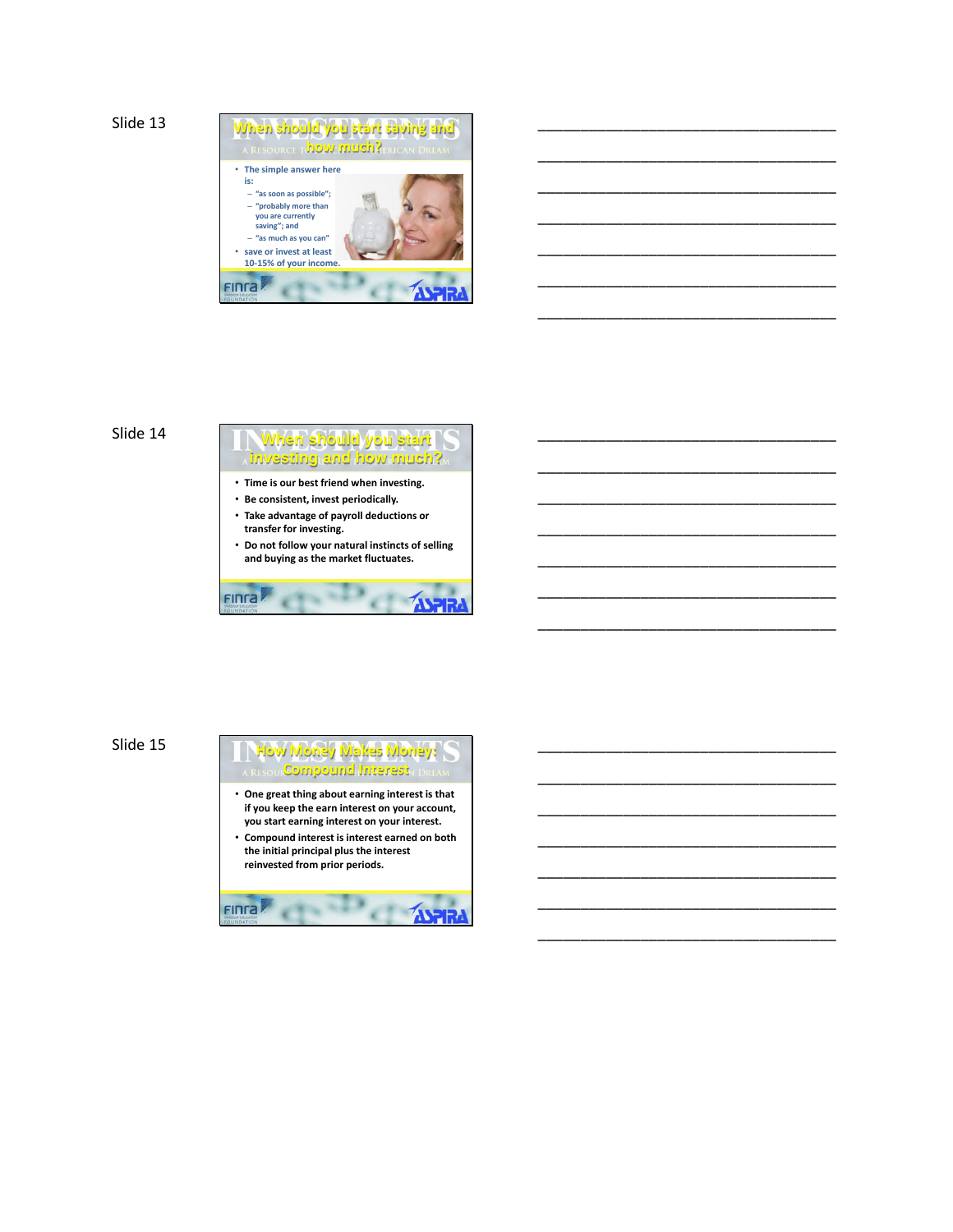



\_\_\_\_\_\_\_\_\_\_\_\_\_\_\_\_\_\_\_\_\_\_\_\_\_\_\_\_\_\_\_\_\_\_\_

\_\_\_\_\_\_\_\_\_\_\_\_\_\_\_\_\_\_\_\_\_\_\_\_\_\_\_\_\_\_\_\_\_\_\_

\_\_\_\_\_\_\_\_\_\_\_\_\_\_\_\_\_\_\_\_\_\_\_\_\_\_\_\_\_\_\_\_\_\_\_

\_\_\_\_\_\_\_\_\_\_\_\_\_\_\_\_\_\_\_\_\_\_\_\_\_\_\_\_\_\_\_\_\_\_\_

\_\_\_\_\_\_\_\_\_\_\_\_\_\_\_\_\_\_\_\_\_\_\_\_\_\_\_\_\_\_\_\_\_\_\_

\_\_\_\_\_\_\_\_\_\_\_\_\_\_\_\_\_\_\_\_\_\_\_\_\_\_\_\_\_\_\_\_\_\_\_

\_\_\_\_\_\_\_\_\_\_\_\_\_\_\_\_\_\_\_\_\_\_\_\_\_\_\_\_\_\_\_\_\_\_\_

\_\_\_\_\_\_\_\_\_\_\_\_\_\_\_\_\_\_\_\_\_\_\_\_\_\_\_\_\_\_\_\_\_\_\_

\_\_\_\_\_\_\_\_\_\_\_\_\_\_\_\_\_\_\_\_\_\_\_\_\_\_\_\_\_\_\_\_\_\_\_

\_\_\_\_\_\_\_\_\_\_\_\_\_\_\_\_\_\_\_\_\_\_\_\_\_\_\_\_\_\_\_\_\_\_\_

\_\_\_\_\_\_\_\_\_\_\_\_\_\_\_\_\_\_\_\_\_\_\_\_\_\_\_\_\_\_\_\_\_\_\_

\_\_\_\_\_\_\_\_\_\_\_\_\_\_\_\_\_\_\_\_\_\_\_\_\_\_\_\_\_\_\_\_\_\_\_

\_\_\_\_\_\_\_\_\_\_\_\_\_\_\_\_\_\_\_\_\_\_\_\_\_\_\_\_\_\_\_\_\_\_\_

#### Slide 17



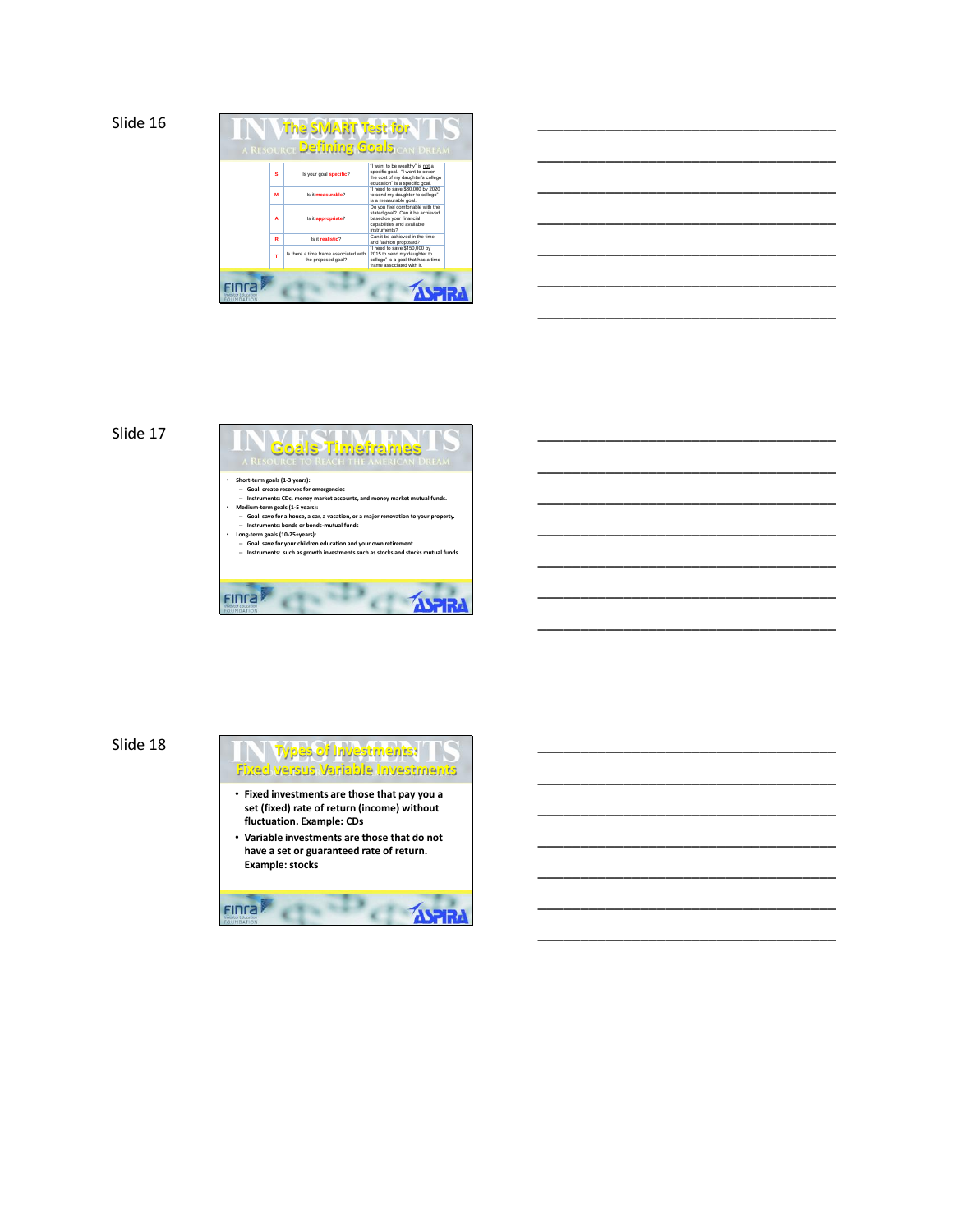

\_\_\_\_\_\_\_\_\_\_\_\_\_\_\_\_\_\_\_\_\_\_\_\_\_\_\_\_\_\_\_\_\_\_\_

\_\_\_\_\_\_\_\_\_\_\_\_\_\_\_\_\_\_\_\_\_\_\_\_\_\_\_\_\_\_\_\_\_\_\_

\_\_\_\_\_\_\_\_\_\_\_\_\_\_\_\_\_\_\_\_\_\_\_\_\_\_\_\_\_\_\_\_\_\_\_

\_\_\_\_\_\_\_\_\_\_\_\_\_\_\_\_\_\_\_\_\_\_\_\_\_\_\_\_\_\_\_\_\_\_\_

\_\_\_\_\_\_\_\_\_\_\_\_\_\_\_\_\_\_\_\_\_\_\_\_\_\_\_\_\_\_\_\_\_\_\_

\_\_\_\_\_\_\_\_\_\_\_\_\_\_\_\_\_\_\_\_\_\_\_\_\_\_\_\_\_\_\_\_\_\_\_

\_\_\_\_\_\_\_\_\_\_\_\_\_\_\_\_\_\_\_\_\_\_\_\_\_\_\_\_\_\_\_\_\_\_\_

\_\_\_\_\_\_\_\_\_\_\_\_\_\_\_\_\_\_\_\_\_\_\_\_\_\_\_\_\_\_\_\_\_\_\_

\_\_\_\_\_\_\_\_\_\_\_\_\_\_\_\_\_\_\_\_\_\_\_\_\_\_\_\_\_\_\_\_\_\_\_

\_\_\_\_\_\_\_\_\_\_\_\_\_\_\_\_\_\_\_\_\_\_\_\_\_\_\_\_\_\_\_\_\_\_\_

\_\_\_\_\_\_\_\_\_\_\_\_\_\_\_\_\_\_\_\_\_\_\_\_\_\_\_\_\_\_\_\_\_\_\_

\_\_\_\_\_\_\_\_\_\_\_\_\_\_\_\_\_\_\_\_\_\_\_\_\_\_\_\_\_\_\_\_\_\_\_

\_\_\_\_\_\_\_\_\_\_\_\_\_\_\_\_\_\_\_\_\_\_\_\_\_\_\_\_\_\_\_\_\_\_\_

\_\_\_\_\_\_\_\_\_\_\_\_\_\_\_\_\_\_\_\_\_\_\_\_\_\_\_\_\_\_\_\_\_\_\_

\_\_\_\_\_\_\_\_\_\_\_\_\_\_\_\_\_\_\_\_\_\_\_\_\_\_\_\_\_\_\_\_\_\_\_

\_\_\_\_\_\_\_\_\_\_\_\_\_\_\_\_\_\_\_\_\_\_\_\_\_\_\_\_\_\_\_\_\_\_\_

\_\_\_\_\_\_\_\_\_\_\_\_\_\_\_\_\_\_\_\_\_\_\_\_\_\_\_\_\_\_\_\_\_\_\_

\_\_\_\_\_\_\_\_\_\_\_\_\_\_\_\_\_\_\_\_\_\_\_\_\_\_\_\_\_\_\_\_\_\_\_

\_\_\_\_\_\_\_\_\_\_\_\_\_\_\_\_\_\_\_\_\_\_\_\_\_\_\_\_\_\_\_\_\_\_\_

\_\_\_\_\_\_\_\_\_\_\_\_\_\_\_\_\_\_\_\_\_\_\_\_\_\_\_\_\_\_\_\_\_\_\_

#### Slide 20

**Professional**e • **When selecting an investment professional you should look after their professional designation and background.** • **What Professional Designation Means?**  – **A professional designation or certification is earned by a person to assure that he/she is qualified to perform a job or task.** – **Depending on your needs you might need a specific type of investment professional.** • **Make sure that the investment professionals and their firms are properly registered with FINRA, the U.S. Securities and Exchange Commission or a state insurance or securities regulator.** FINTA **EXAMPLE** чā **CTH** 

**Selecting an Investment**

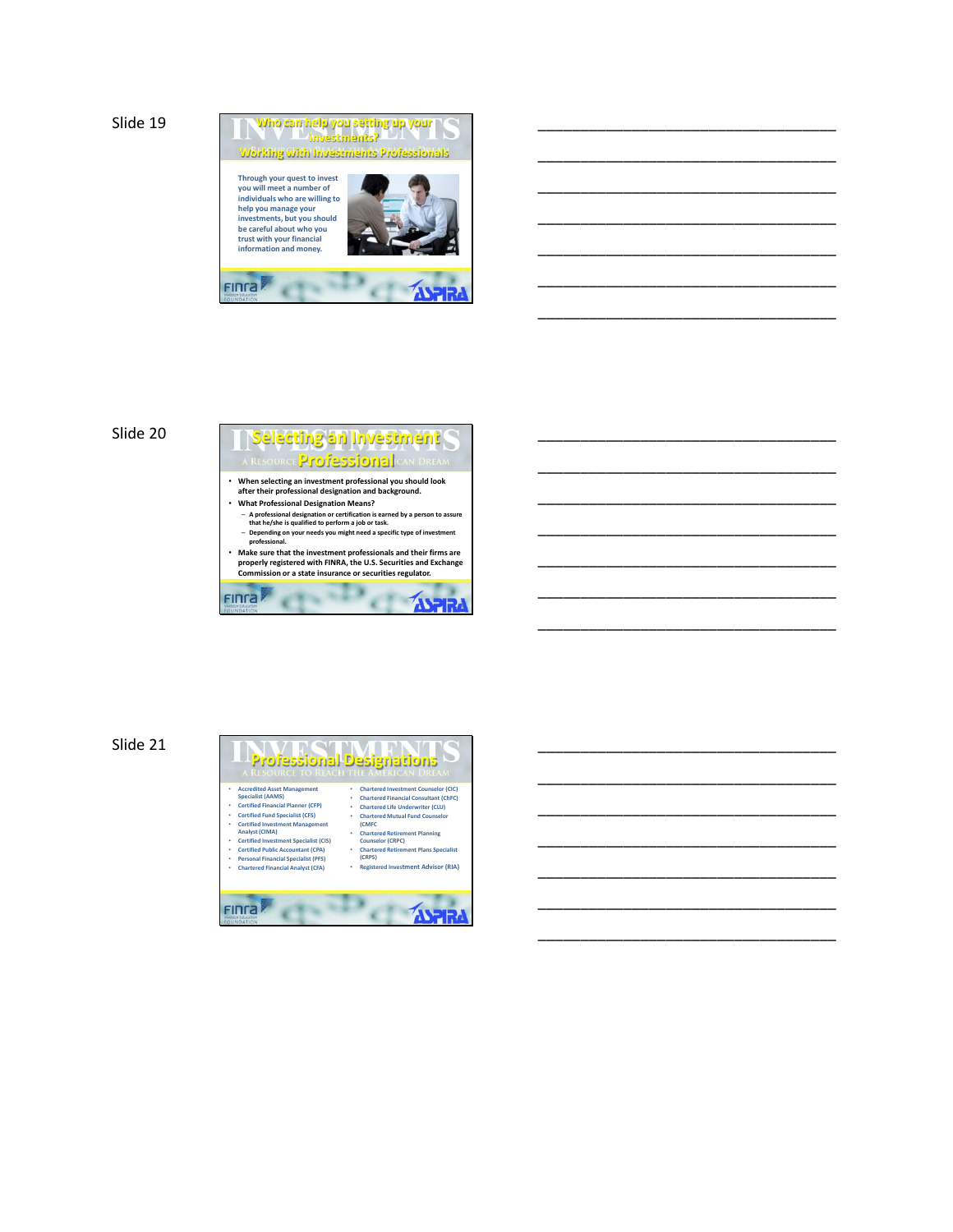

\_\_\_\_\_\_\_\_\_\_\_\_\_\_\_\_\_\_\_\_\_\_\_\_\_\_\_\_\_\_\_\_\_\_\_

\_\_\_\_\_\_\_\_\_\_\_\_\_\_\_\_\_\_\_\_\_\_\_\_\_\_\_\_\_\_\_\_\_\_\_

\_\_\_\_\_\_\_\_\_\_\_\_\_\_\_\_\_\_\_\_\_\_\_\_\_\_\_\_\_\_\_\_\_\_\_

\_\_\_\_\_\_\_\_\_\_\_\_\_\_\_\_\_\_\_\_\_\_\_\_\_\_\_\_\_\_\_\_\_\_\_

\_\_\_\_\_\_\_\_\_\_\_\_\_\_\_\_\_\_\_\_\_\_\_\_\_\_\_\_\_\_\_\_\_\_\_

\_\_\_\_\_\_\_\_\_\_\_\_\_\_\_\_\_\_\_\_\_\_\_\_\_\_\_\_\_\_\_\_\_\_\_

\_\_\_\_\_\_\_\_\_\_\_\_\_\_\_\_\_\_\_\_\_\_\_\_\_\_\_\_\_\_\_\_\_\_\_

\_\_\_\_\_\_\_\_\_\_\_\_\_\_\_\_\_\_\_\_\_\_\_\_\_\_\_\_\_\_\_\_\_\_\_

\_\_\_\_\_\_\_\_\_\_\_\_\_\_\_\_\_\_\_\_\_\_\_\_\_\_\_\_\_\_\_\_\_\_\_

\_\_\_\_\_\_\_\_\_\_\_\_\_\_\_\_\_\_\_\_\_\_\_\_\_\_\_\_\_\_\_\_\_\_\_

\_\_\_\_\_\_\_\_\_\_\_\_\_\_\_\_\_\_\_\_\_\_\_\_\_\_\_\_\_\_\_\_\_\_\_

\_\_\_\_\_\_\_\_\_\_\_\_\_\_\_\_\_\_\_\_\_\_\_\_\_\_\_\_\_\_\_\_\_\_\_

\_\_\_\_\_\_\_\_\_\_\_\_\_\_\_\_\_\_\_\_\_\_\_\_\_\_\_\_\_\_\_\_\_\_\_

\_\_\_\_\_\_\_\_\_\_\_\_\_\_\_\_\_\_\_\_\_\_\_\_\_\_\_\_\_\_\_\_\_\_\_

\_\_\_\_\_\_\_\_\_\_\_\_\_\_\_\_\_\_\_\_\_\_\_\_\_\_\_\_\_\_\_\_\_\_\_

\_\_\_\_\_\_\_\_\_\_\_\_\_\_\_\_\_\_\_\_\_\_\_\_\_\_\_\_\_\_\_\_\_\_\_

\_\_\_\_\_\_\_\_\_\_\_\_\_\_\_\_\_\_\_\_\_\_\_\_\_\_\_\_\_\_\_\_\_\_\_

\_\_\_\_\_\_\_\_\_\_\_\_\_\_\_\_\_\_\_\_\_\_\_\_\_\_\_\_\_\_\_\_\_\_\_

\_\_\_\_\_\_\_\_\_\_\_\_\_\_\_\_\_\_\_\_\_\_\_\_\_\_\_\_\_\_\_\_\_\_\_

\_\_\_\_\_\_\_\_\_\_\_\_\_\_\_\_\_\_\_\_\_\_\_\_\_\_\_\_\_\_\_\_\_\_\_

\_\_\_\_\_\_\_\_\_\_\_\_\_\_\_\_\_\_\_\_\_\_\_\_\_\_\_\_\_\_\_\_\_\_\_



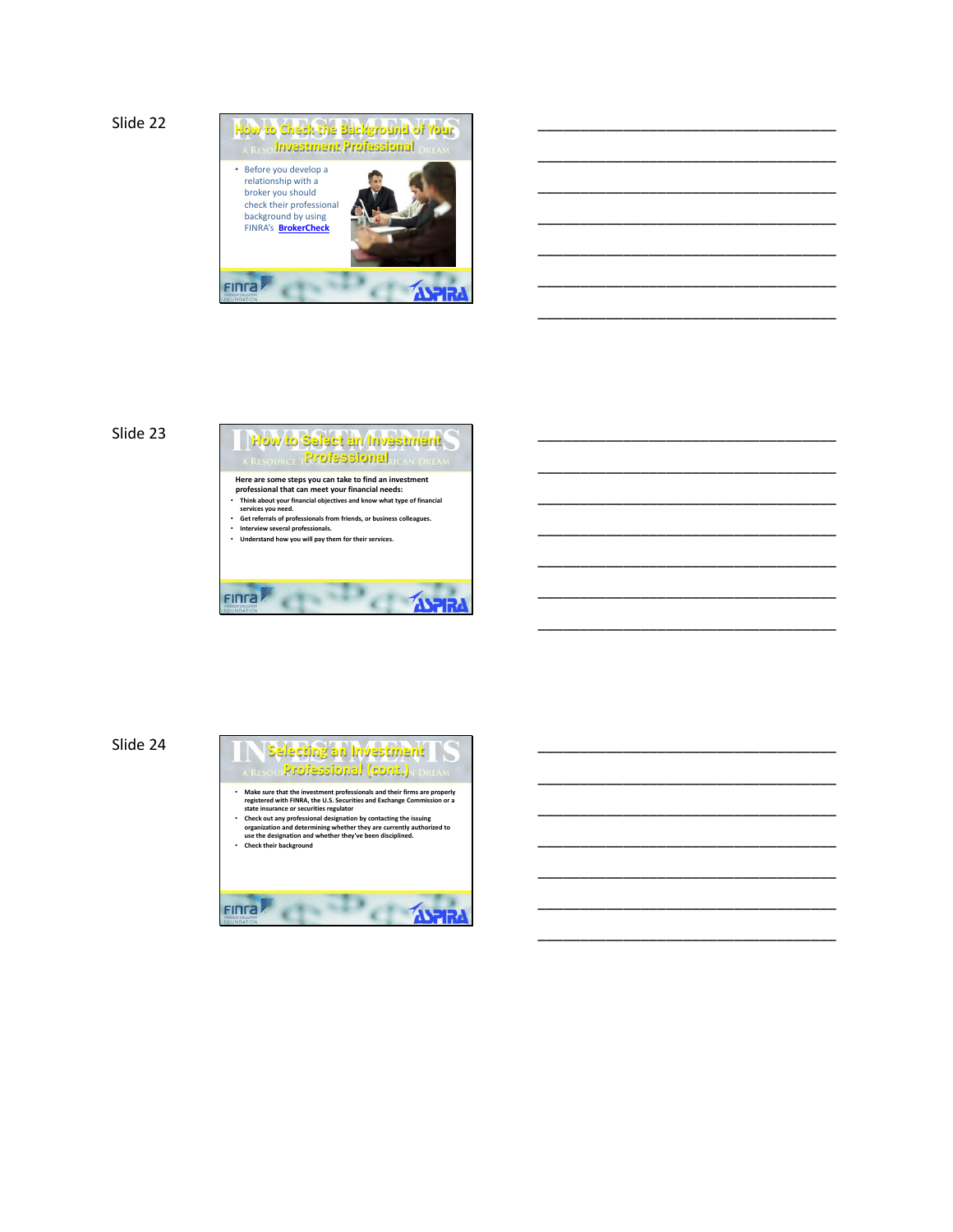

\_\_\_\_\_\_\_\_\_\_\_\_\_\_\_\_\_\_\_\_\_\_\_\_\_\_\_\_\_\_\_\_\_\_\_

\_\_\_\_\_\_\_\_\_\_\_\_\_\_\_\_\_\_\_\_\_\_\_\_\_\_\_\_\_\_\_\_\_\_\_

\_\_\_\_\_\_\_\_\_\_\_\_\_\_\_\_\_\_\_\_\_\_\_\_\_\_\_\_\_\_\_\_\_\_\_

\_\_\_\_\_\_\_\_\_\_\_\_\_\_\_\_\_\_\_\_\_\_\_\_\_\_\_\_\_\_\_\_\_\_\_

\_\_\_\_\_\_\_\_\_\_\_\_\_\_\_\_\_\_\_\_\_\_\_\_\_\_\_\_\_\_\_\_\_\_\_

\_\_\_\_\_\_\_\_\_\_\_\_\_\_\_\_\_\_\_\_\_\_\_\_\_\_\_\_\_\_\_\_\_\_\_

\_\_\_\_\_\_\_\_\_\_\_\_\_\_\_\_\_\_\_\_\_\_\_\_\_\_\_\_\_\_\_\_\_\_\_

\_\_\_\_\_\_\_\_\_\_\_\_\_\_\_\_\_\_\_\_\_\_\_\_\_\_\_\_\_\_\_\_\_\_\_

\_\_\_\_\_\_\_\_\_\_\_\_\_\_\_\_\_\_\_\_\_\_\_\_\_\_\_\_\_\_\_\_\_\_\_

\_\_\_\_\_\_\_\_\_\_\_\_\_\_\_\_\_\_\_\_\_\_\_\_\_\_\_\_\_\_\_\_\_\_\_

\_\_\_\_\_\_\_\_\_\_\_\_\_\_\_\_\_\_\_\_\_\_\_\_\_\_\_\_\_\_\_\_\_\_\_

\_\_\_\_\_\_\_\_\_\_\_\_\_\_\_\_\_\_\_\_\_\_\_\_\_\_\_\_\_\_\_\_\_\_\_

\_\_\_\_\_\_\_\_\_\_\_\_\_\_\_\_\_\_\_\_\_\_\_\_\_\_\_\_\_\_\_\_\_\_\_

\_\_\_\_\_\_\_\_\_\_\_\_\_\_\_\_\_\_\_\_\_\_\_\_\_\_\_\_\_\_\_\_\_\_\_

\_\_\_\_\_\_\_\_\_\_\_\_\_\_\_\_\_\_\_\_\_\_\_\_\_\_\_\_\_\_\_\_\_\_\_

\_\_\_\_\_\_\_\_\_\_\_\_\_\_\_\_\_\_\_\_\_\_\_\_\_\_\_\_\_\_\_\_\_\_\_

\_\_\_\_\_\_\_\_\_\_\_\_\_\_\_\_\_\_\_\_\_\_\_\_\_\_\_\_\_\_\_\_\_\_\_

\_\_\_\_\_\_\_\_\_\_\_\_\_\_\_\_\_\_\_\_\_\_\_\_\_\_\_\_\_\_\_\_\_\_\_

\_\_\_\_\_\_\_\_\_\_\_\_\_\_\_\_\_\_\_\_\_\_\_\_\_\_\_\_\_\_\_\_\_\_\_

\_\_\_\_\_\_\_\_\_\_\_\_\_\_\_\_\_\_\_\_\_\_\_\_\_\_\_\_\_\_\_\_\_\_\_

\_\_\_\_\_\_\_\_\_\_\_\_\_\_\_\_\_\_\_\_\_\_\_\_\_\_\_\_\_\_\_\_\_\_\_

#### Slide 26